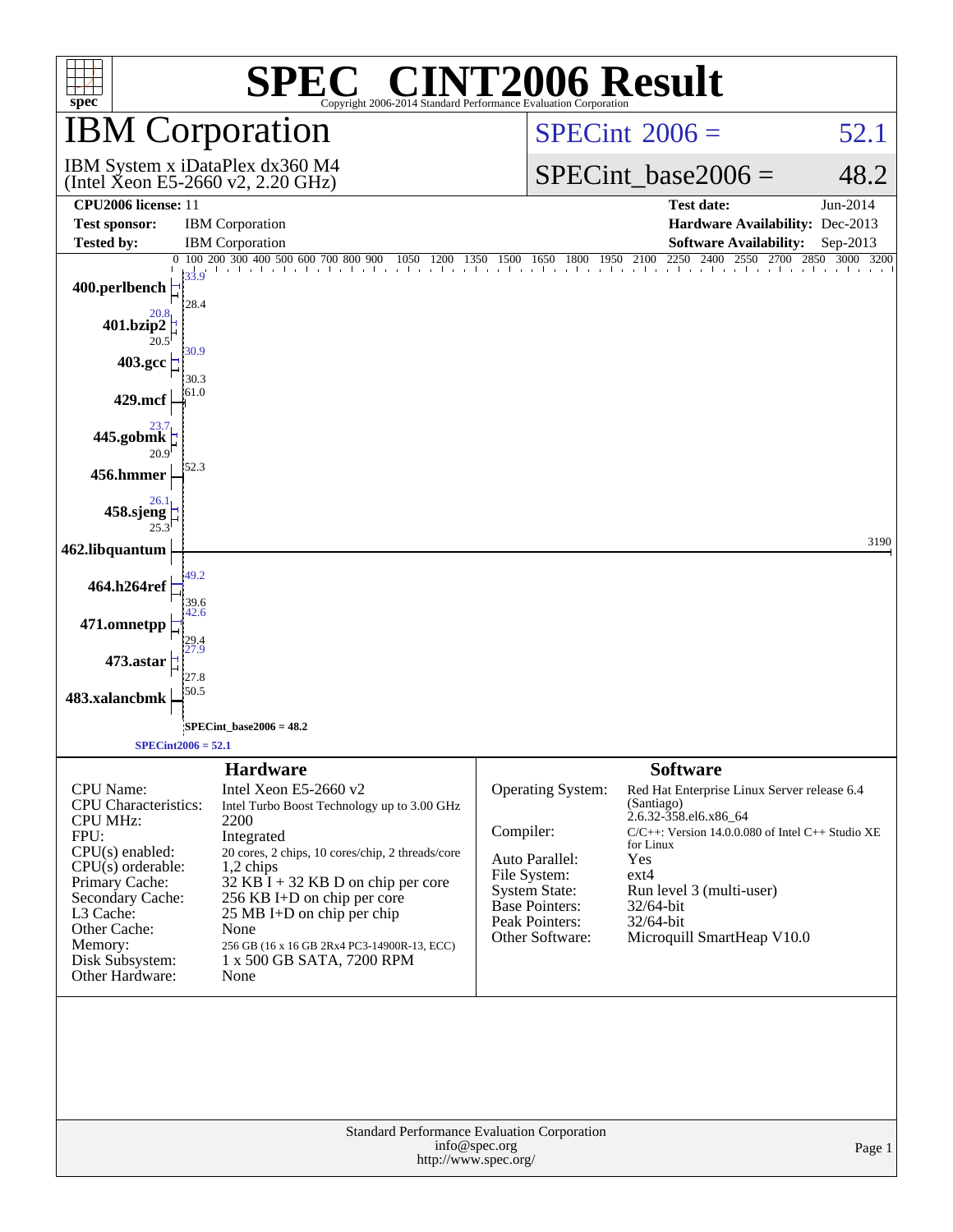

## IBM Corporation

#### $SPECint2006 = 52.1$  $SPECint2006 = 52.1$

(Intel Xeon E5-2660 v2, 2.20 GHz) IBM System x iDataPlex dx360 M4 SPECint base2006 =  $48.2$ 

**[CPU2006 license:](http://www.spec.org/auto/cpu2006/Docs/result-fields.html#CPU2006license)** 11 **[Test date:](http://www.spec.org/auto/cpu2006/Docs/result-fields.html#Testdate)** Jun-2014 **[Test sponsor:](http://www.spec.org/auto/cpu2006/Docs/result-fields.html#Testsponsor)** IBM Corporation **[Hardware Availability:](http://www.spec.org/auto/cpu2006/Docs/result-fields.html#HardwareAvailability)** Dec-2013 **[Tested by:](http://www.spec.org/auto/cpu2006/Docs/result-fields.html#Testedby)** IBM Corporation **[Software Availability:](http://www.spec.org/auto/cpu2006/Docs/result-fields.html#SoftwareAvailability)** Sep-2013

#### **[Results Table](http://www.spec.org/auto/cpu2006/Docs/result-fields.html#ResultsTable)**

|                  | <b>Base</b>                                                      |       |                |       | <b>Peak</b>    |             |                                                      |              |                |              |                |              |
|------------------|------------------------------------------------------------------|-------|----------------|-------|----------------|-------------|------------------------------------------------------|--------------|----------------|--------------|----------------|--------------|
| <b>Benchmark</b> | <b>Seconds</b>                                                   | Ratio | <b>Seconds</b> | Ratio | <b>Seconds</b> | Ratio       | <b>Seconds</b>                                       | <b>Ratio</b> | <b>Seconds</b> | <b>Ratio</b> | <b>Seconds</b> | <b>Ratio</b> |
| 400.perlbench    | 344                                                              | 28.4  | 344            | 28.4  | 344            | 28.4        | 288                                                  | <u>33.9</u>  | 288            | 33.9         | 289            | 33.8         |
| 401.bzip2        | 470                                                              | 20.5  | 470            | 20.5  | 470            | 20.5        | 463                                                  | 20.8         | 464            | 20.8         | 464            | 20.8         |
| $403.\text{gcc}$ | 265                                                              | 30.3  | 266            | 30.3  | 265            | 30.4        | 260                                                  | 30.9         | 260            | 30.9         | 260            | 30.9         |
| $429$ .mcf       | 150                                                              | 61.0  | 152            | 59.9  | 149            | 61.3        | <b>150</b>                                           | 61.0         | 152            | 59.9         | 149            | 61.3         |
| $445$ .gobmk     | 501                                                              | 20.9  | 501            | 20.9  | 501            | 20.9        | 443                                                  | 23.7         | 443            | 23.7         | 443            | 23.7         |
| 456.hmmer        | 179                                                              | 52.1  | 179            | 52.3  | 178            | 52.4        | 179                                                  | 52.1         | 179            | 52.3         | 178            | 52.4         |
| $458$ .sjeng     | 478                                                              | 25.3  | 478            | 25.3  | 477            | 25.3        | 464                                                  | 26.1         | 464            | 26.1         | 465            | 26.0         |
| 462.libquantum   | 6.50                                                             | 3190  | 6.49           | 3190  | 6.49           | 3190        | 6.50                                                 | 3190         | 6.49           | 3190         | 6.49           | 3190         |
| 464.h264ref      | 558                                                              | 39.6  | 558            | 39.6  | 559            | 39.6        | 449                                                  | 49.2         | 449            | 49.3         | 449            | 49.2         |
| 471.omnetpp      | 212                                                              | 29.5  | 213            | 29.4  | 213            | <u>29.4</u> | 147                                                  | 42.6         | 151            | 41.4         | 147            | 42.6         |
| $ 473$ . astar   | 253                                                              | 27.8  | 251            | 28.0  | 253            | 27.7        | 250                                                  | 28.0         | 252            | 27.9         | 252            | 27.9         |
| 483.xalancbmk    | 137                                                              | 50.5  | 137            | 50.5  | 137            | 50.4        | 137                                                  | 50.5         | 137            | 50.5         | 137            | 50.4         |
|                  | Describe encourage in the conduction withink these countries are |       |                |       |                |             | Dald conductived text indicates a median measurement |              |                |              |                |              |

Results appear in the [order in which they were run.](http://www.spec.org/auto/cpu2006/Docs/result-fields.html#RunOrder) Bold underlined text [indicates a median measurement.](http://www.spec.org/auto/cpu2006/Docs/result-fields.html#Median)

#### **[Submit Notes](http://www.spec.org/auto/cpu2006/Docs/result-fields.html#SubmitNotes)**

The config file option 'submit' was used.

#### **[Operating System Notes](http://www.spec.org/auto/cpu2006/Docs/result-fields.html#OperatingSystemNotes)**

 Stack size set to unlimited using "ulimit -s unlimited" Zone reclaim mode enabled with: echo 1 > /proc/sys/vm/zone reclaim mode Intel Idle Driver disabled with the following Linux kernel parameter in /etc/grub.conf: intel\_idle.max\_cstate=0

#### **[Platform Notes](http://www.spec.org/auto/cpu2006/Docs/result-fields.html#PlatformNotes)**

 BIOS setting: Operating Mode set to Maximum Performance Sysinfo program /home/SPECcpu-20140116-ic14.0/config/sysinfo.rev6818 \$Rev: 6818 \$ \$Date:: 2012-07-17 #\$ e86d102572650a6e4d596a3cee98f191 running on dx360M4 Mon Jun 16 16:21:33 2014

 This section contains SUT (System Under Test) info as seen by some common utilities. To remove or add to this section, see: <http://www.spec.org/cpu2006/Docs/config.html#sysinfo>

 From /proc/cpuinfo model name : Intel(R) Xeon(R) CPU E5-2660 v2 @ 2.20GHz 2 "physical id"s (chips) 40 "processors" cores, siblings (Caution: counting these is hw and system dependent. The Continued on next page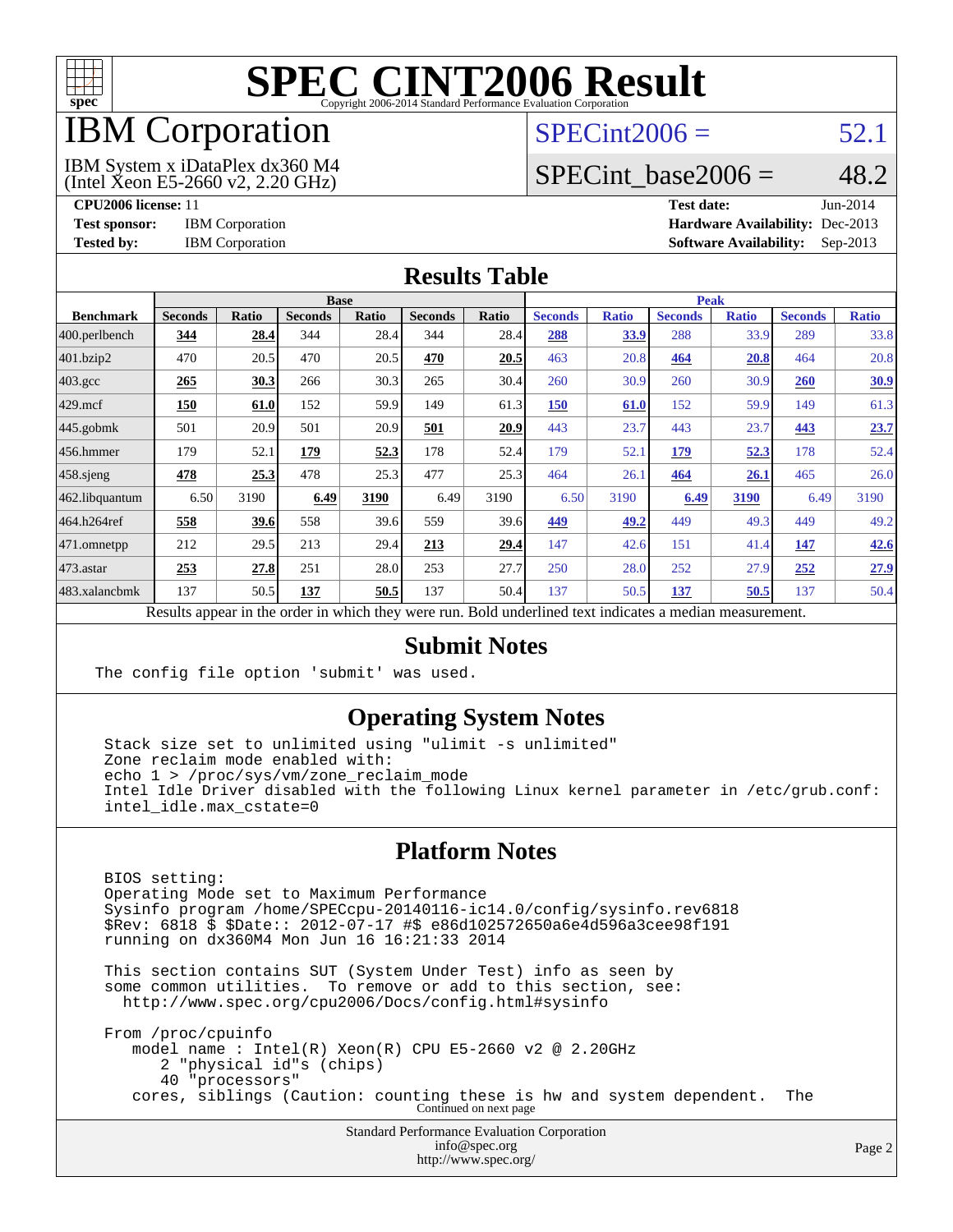

IBM Corporation

 $SPECint2006 = 52.1$  $SPECint2006 = 52.1$ 

(Intel Xeon E5-2660 v2, 2.20 GHz) IBM System x iDataPlex dx360 M4

SPECint base2006 =  $48.2$ 

|                   | <b>Test sponsor:</b> IBM Corporation | <b>Hardware Availability: Dec-2013</b> |  |
|-------------------|--------------------------------------|----------------------------------------|--|
| <b>Tested by:</b> | <b>IBM</b> Corporation               | <b>Software Availability:</b> Sep-2013 |  |

**[CPU2006 license:](http://www.spec.org/auto/cpu2006/Docs/result-fields.html#CPU2006license)** 11 **[Test date:](http://www.spec.org/auto/cpu2006/Docs/result-fields.html#Testdate)** Jun-2014 **[Test sponsor:](http://www.spec.org/auto/cpu2006/Docs/result-fields.html#Testsponsor)** IBM Corporation **[Hardware Availability:](http://www.spec.org/auto/cpu2006/Docs/result-fields.html#HardwareAvailability)** Dec-2013

#### **[Platform Notes \(Continued\)](http://www.spec.org/auto/cpu2006/Docs/result-fields.html#PlatformNotes)**

 following excerpts from /proc/cpuinfo might not be reliable. Use with caution.) cpu cores : 10 siblings : 20 physical 0: cores 0 1 2 3 4 8 9 10 11 12 physical 1: cores 0 1 2 3 4 8 9 10 11 12 cache size : 25600 KB From /proc/meminfo MemTotal: 264640496 kB HugePages\_Total: 0 Hugepagesize: 2048 kB /usr/bin/lsb\_release -d Red Hat Enterprise Linux Server release 6.4 (Santiago) From /etc/\*release\* /etc/\*version\* redhat-release: Red Hat Enterprise Linux Server release 6.4 (Santiago) system-release: Red Hat Enterprise Linux Server release 6.4 (Santiago) system-release-cpe: cpe:/o:redhat:enterprise\_linux:6server:ga:server uname -a: Linux dx360M4 2.6.32-358.el6.x86\_64 #1 SMP Tue Jan 29 11:47:41 EST 2013 x86\_64 x86\_64 x86\_64 GNU/Linux run-level 3 Jun 11 17:40 SPEC is set to: /home/SPECcpu-20140116-ic14.0 Filesystem Type Size Used Avail Use% Mounted on /dev/mapper/vg\_td2-lv\_home ext4 380G 174G 188G 49% /home Additional information from dmidecode: BIOS IBM -[TDE139OUS-1.50]- 02/21/2014 Memory: 16x Samsung M393B2G70QH0-CMA 16 GB 1867 MHz 2 rank (End of data from sysinfo program)

#### **[General Notes](http://www.spec.org/auto/cpu2006/Docs/result-fields.html#GeneralNotes)**

Environment variables set by runspec before the start of the run:  $KMP_A$ FFINITY = "granularity=fine, scatter" LD\_LIBRARY\_PATH = "/home/SPECcpu-20140116-ic14.0/libs/32:/home/SPECcpu-20140116-ic14.0/libs/64:/home/SPECcpu-20140116-ic14.0/sh" OMP\_NUM\_THREADS = "20" Binaries compiled on a system with 1x Core i7-860 CPU + 8GB memory using RedHat EL 6.4 Transparent Huge Pages enabled with: echo always > /sys/kernel/mm/redhat\_transparent\_hugepage/enabled runspec command invoked through numactl i.e.: Continued on next page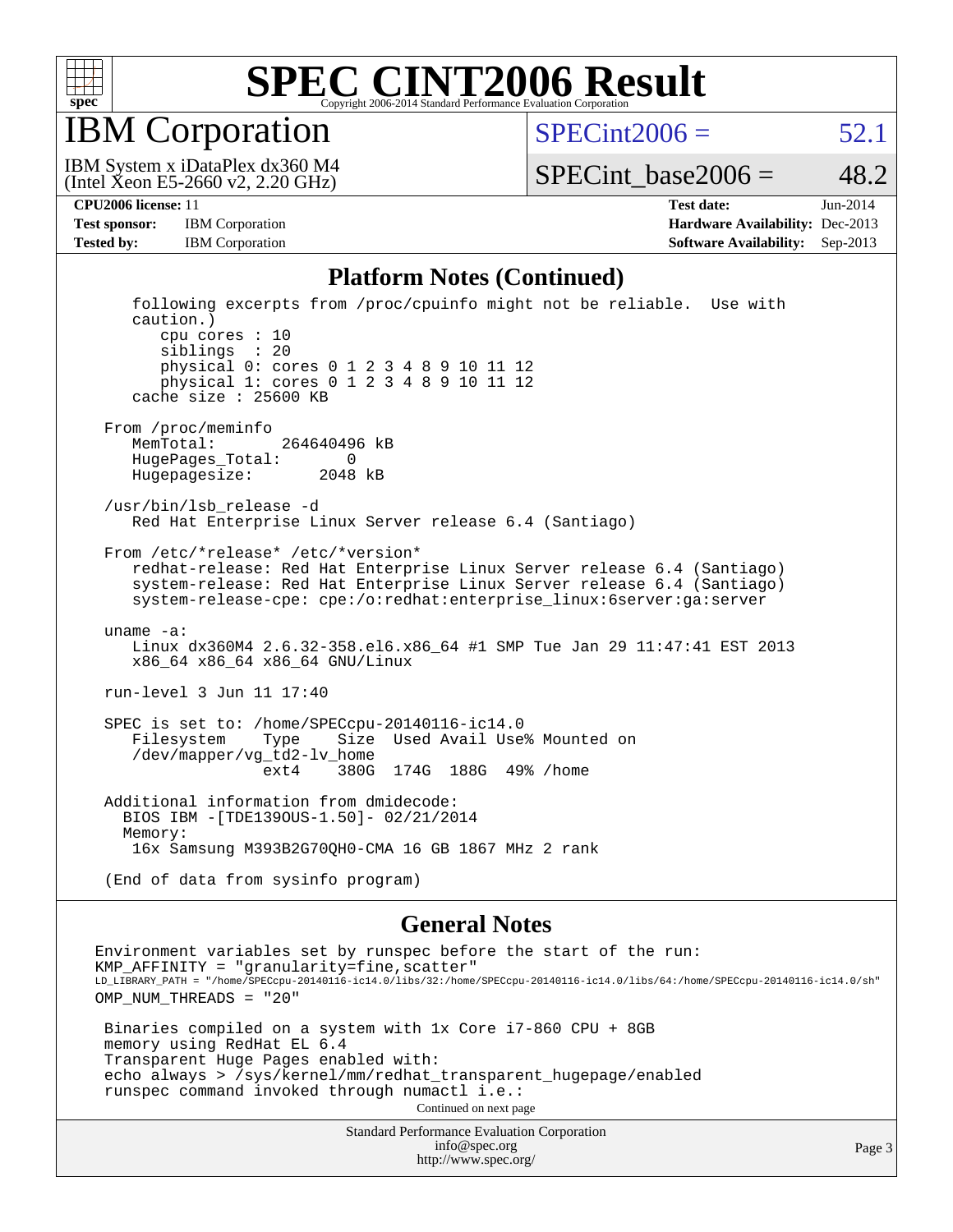

## IBM Corporation

IBM System x iDataPlex dx360 M4

 $SPECint2006 = 52.1$  $SPECint2006 = 52.1$ 

(Intel Xeon E5-2660 v2, 2.20 GHz)

**[Test sponsor:](http://www.spec.org/auto/cpu2006/Docs/result-fields.html#Testsponsor)** IBM Corporation **[Hardware Availability:](http://www.spec.org/auto/cpu2006/Docs/result-fields.html#HardwareAvailability)** Dec-2013

SPECint base2006 =  $48.2$ **[CPU2006 license:](http://www.spec.org/auto/cpu2006/Docs/result-fields.html#CPU2006license)** 11 **[Test date:](http://www.spec.org/auto/cpu2006/Docs/result-fields.html#Testdate)** Jun-2014

**[Tested by:](http://www.spec.org/auto/cpu2006/Docs/result-fields.html#Testedby)** IBM Corporation **[Software Availability:](http://www.spec.org/auto/cpu2006/Docs/result-fields.html#SoftwareAvailability)** Sep-2013

#### **[General Notes \(Continued\)](http://www.spec.org/auto/cpu2006/Docs/result-fields.html#GeneralNotes)**

numactl --interleave=all runspec <etc>

### **[Base Compiler Invocation](http://www.spec.org/auto/cpu2006/Docs/result-fields.html#BaseCompilerInvocation)**

[C benchmarks](http://www.spec.org/auto/cpu2006/Docs/result-fields.html#Cbenchmarks): [icc -m64](http://www.spec.org/cpu2006/results/res2014q3/cpu2006-20140617-29943.flags.html#user_CCbase_intel_icc_64bit_f346026e86af2a669e726fe758c88044)

[C++ benchmarks:](http://www.spec.org/auto/cpu2006/Docs/result-fields.html#CXXbenchmarks) [icpc -m64](http://www.spec.org/cpu2006/results/res2014q3/cpu2006-20140617-29943.flags.html#user_CXXbase_intel_icpc_64bit_fc66a5337ce925472a5c54ad6a0de310)

**[Base Portability Flags](http://www.spec.org/auto/cpu2006/Docs/result-fields.html#BasePortabilityFlags)**

 400.perlbench: [-DSPEC\\_CPU\\_LP64](http://www.spec.org/cpu2006/results/res2014q3/cpu2006-20140617-29943.flags.html#b400.perlbench_basePORTABILITY_DSPEC_CPU_LP64) [-DSPEC\\_CPU\\_LINUX\\_X64](http://www.spec.org/cpu2006/results/res2014q3/cpu2006-20140617-29943.flags.html#b400.perlbench_baseCPORTABILITY_DSPEC_CPU_LINUX_X64) 401.bzip2: [-DSPEC\\_CPU\\_LP64](http://www.spec.org/cpu2006/results/res2014q3/cpu2006-20140617-29943.flags.html#suite_basePORTABILITY401_bzip2_DSPEC_CPU_LP64) 403.gcc: [-DSPEC\\_CPU\\_LP64](http://www.spec.org/cpu2006/results/res2014q3/cpu2006-20140617-29943.flags.html#suite_basePORTABILITY403_gcc_DSPEC_CPU_LP64) 429.mcf: [-DSPEC\\_CPU\\_LP64](http://www.spec.org/cpu2006/results/res2014q3/cpu2006-20140617-29943.flags.html#suite_basePORTABILITY429_mcf_DSPEC_CPU_LP64) 445.gobmk: [-DSPEC\\_CPU\\_LP64](http://www.spec.org/cpu2006/results/res2014q3/cpu2006-20140617-29943.flags.html#suite_basePORTABILITY445_gobmk_DSPEC_CPU_LP64) 456.hmmer: [-DSPEC\\_CPU\\_LP64](http://www.spec.org/cpu2006/results/res2014q3/cpu2006-20140617-29943.flags.html#suite_basePORTABILITY456_hmmer_DSPEC_CPU_LP64) 458.sjeng: [-DSPEC\\_CPU\\_LP64](http://www.spec.org/cpu2006/results/res2014q3/cpu2006-20140617-29943.flags.html#suite_basePORTABILITY458_sjeng_DSPEC_CPU_LP64) 462.libquantum: [-DSPEC\\_CPU\\_LP64](http://www.spec.org/cpu2006/results/res2014q3/cpu2006-20140617-29943.flags.html#suite_basePORTABILITY462_libquantum_DSPEC_CPU_LP64) [-DSPEC\\_CPU\\_LINUX](http://www.spec.org/cpu2006/results/res2014q3/cpu2006-20140617-29943.flags.html#b462.libquantum_baseCPORTABILITY_DSPEC_CPU_LINUX) 464.h264ref: [-DSPEC\\_CPU\\_LP64](http://www.spec.org/cpu2006/results/res2014q3/cpu2006-20140617-29943.flags.html#suite_basePORTABILITY464_h264ref_DSPEC_CPU_LP64) 471.omnetpp: [-DSPEC\\_CPU\\_LP64](http://www.spec.org/cpu2006/results/res2014q3/cpu2006-20140617-29943.flags.html#suite_basePORTABILITY471_omnetpp_DSPEC_CPU_LP64) 473.astar: [-DSPEC\\_CPU\\_LP64](http://www.spec.org/cpu2006/results/res2014q3/cpu2006-20140617-29943.flags.html#suite_basePORTABILITY473_astar_DSPEC_CPU_LP64) 483.xalancbmk: [-DSPEC\\_CPU\\_LP64](http://www.spec.org/cpu2006/results/res2014q3/cpu2006-20140617-29943.flags.html#suite_basePORTABILITY483_xalancbmk_DSPEC_CPU_LP64) [-DSPEC\\_CPU\\_LINUX](http://www.spec.org/cpu2006/results/res2014q3/cpu2006-20140617-29943.flags.html#b483.xalancbmk_baseCXXPORTABILITY_DSPEC_CPU_LINUX)

#### **[Base Optimization Flags](http://www.spec.org/auto/cpu2006/Docs/result-fields.html#BaseOptimizationFlags)**

[C benchmarks](http://www.spec.org/auto/cpu2006/Docs/result-fields.html#Cbenchmarks):

[-xAVX](http://www.spec.org/cpu2006/results/res2014q3/cpu2006-20140617-29943.flags.html#user_CCbase_f-xAVX) [-ipo](http://www.spec.org/cpu2006/results/res2014q3/cpu2006-20140617-29943.flags.html#user_CCbase_f-ipo) [-O3](http://www.spec.org/cpu2006/results/res2014q3/cpu2006-20140617-29943.flags.html#user_CCbase_f-O3) [-no-prec-div](http://www.spec.org/cpu2006/results/res2014q3/cpu2006-20140617-29943.flags.html#user_CCbase_f-no-prec-div) [-parallel](http://www.spec.org/cpu2006/results/res2014q3/cpu2006-20140617-29943.flags.html#user_CCbase_f-parallel) [-opt-prefetch](http://www.spec.org/cpu2006/results/res2014q3/cpu2006-20140617-29943.flags.html#user_CCbase_f-opt-prefetch) [-auto-p32](http://www.spec.org/cpu2006/results/res2014q3/cpu2006-20140617-29943.flags.html#user_CCbase_f-auto-p32)

[C++ benchmarks:](http://www.spec.org/auto/cpu2006/Docs/result-fields.html#CXXbenchmarks)

[-xAVX](http://www.spec.org/cpu2006/results/res2014q3/cpu2006-20140617-29943.flags.html#user_CXXbase_f-xAVX) [-ipo](http://www.spec.org/cpu2006/results/res2014q3/cpu2006-20140617-29943.flags.html#user_CXXbase_f-ipo) [-O3](http://www.spec.org/cpu2006/results/res2014q3/cpu2006-20140617-29943.flags.html#user_CXXbase_f-O3) [-no-prec-div](http://www.spec.org/cpu2006/results/res2014q3/cpu2006-20140617-29943.flags.html#user_CXXbase_f-no-prec-div) [-opt-prefetch](http://www.spec.org/cpu2006/results/res2014q3/cpu2006-20140617-29943.flags.html#user_CXXbase_f-opt-prefetch) [-auto-p32](http://www.spec.org/cpu2006/results/res2014q3/cpu2006-20140617-29943.flags.html#user_CXXbase_f-auto-p32) [-Wl,-z,muldefs](http://www.spec.org/cpu2006/results/res2014q3/cpu2006-20140617-29943.flags.html#user_CXXbase_link_force_multiple1_74079c344b956b9658436fd1b6dd3a8a) [-L/sh -lsmartheap64](http://www.spec.org/cpu2006/results/res2014q3/cpu2006-20140617-29943.flags.html#user_CXXbase_SmartHeap64_ed4ef857ce90951921efb0d91eb88472)

#### **[Base Other Flags](http://www.spec.org/auto/cpu2006/Docs/result-fields.html#BaseOtherFlags)**

[C benchmarks](http://www.spec.org/auto/cpu2006/Docs/result-fields.html#Cbenchmarks):

403.gcc: [-Dalloca=\\_alloca](http://www.spec.org/cpu2006/results/res2014q3/cpu2006-20140617-29943.flags.html#b403.gcc_baseEXTRA_CFLAGS_Dalloca_be3056838c12de2578596ca5467af7f3)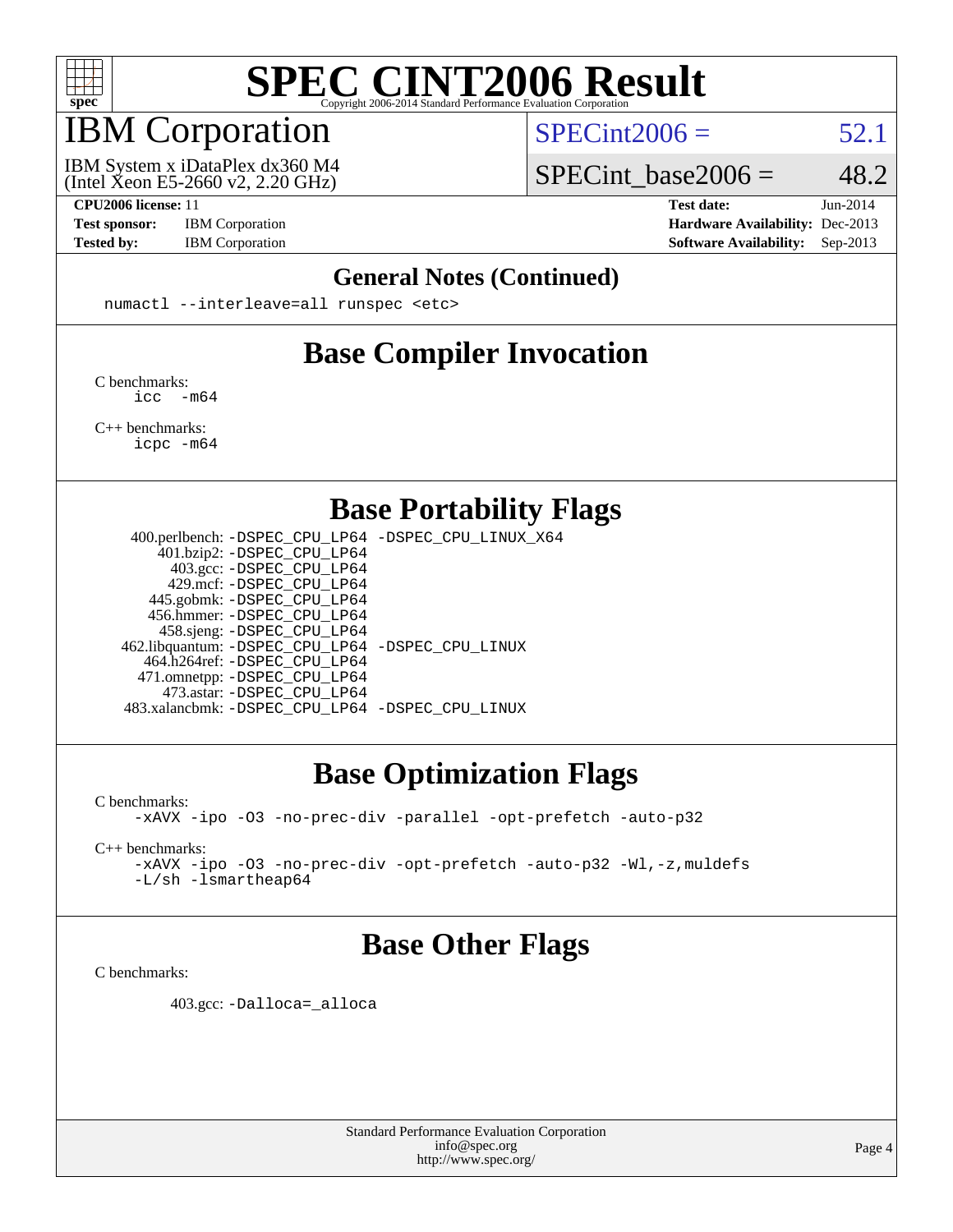

## IBM Corporation

 $SPECint2006 = 52.1$  $SPECint2006 = 52.1$ 

(Intel Xeon E5-2660 v2, 2.20 GHz) IBM System x iDataPlex dx360 M4 SPECint base2006 =  $48.2$ 

| <b>Test sponsor:</b> | <b>IBM</b> Corporation |
|----------------------|------------------------|
| <b>Tested by:</b>    | <b>IBM</b> Corporation |

**[CPU2006 license:](http://www.spec.org/auto/cpu2006/Docs/result-fields.html#CPU2006license)** 11 **[Test date:](http://www.spec.org/auto/cpu2006/Docs/result-fields.html#Testdate)** Jun-2014 **[Hardware Availability:](http://www.spec.org/auto/cpu2006/Docs/result-fields.html#HardwareAvailability)** Dec-2013 **[Software Availability:](http://www.spec.org/auto/cpu2006/Docs/result-fields.html#SoftwareAvailability)** Sep-2013

### **[Peak Compiler Invocation](http://www.spec.org/auto/cpu2006/Docs/result-fields.html#PeakCompilerInvocation)**

[C benchmarks \(except as noted below\)](http://www.spec.org/auto/cpu2006/Docs/result-fields.html#Cbenchmarksexceptasnotedbelow): icc  $-m64$ 

400.perlbench: [icc -m32](http://www.spec.org/cpu2006/results/res2014q3/cpu2006-20140617-29943.flags.html#user_peakCCLD400_perlbench_intel_icc_a6a621f8d50482236b970c6ac5f55f93)

445.gobmk: [icc -m32](http://www.spec.org/cpu2006/results/res2014q3/cpu2006-20140617-29943.flags.html#user_peakCCLD445_gobmk_intel_icc_a6a621f8d50482236b970c6ac5f55f93)

464.h264ref: [icc -m32](http://www.spec.org/cpu2006/results/res2014q3/cpu2006-20140617-29943.flags.html#user_peakCCLD464_h264ref_intel_icc_a6a621f8d50482236b970c6ac5f55f93)

[C++ benchmarks \(except as noted below\):](http://www.spec.org/auto/cpu2006/Docs/result-fields.html#CXXbenchmarksexceptasnotedbelow) [icpc -m64](http://www.spec.org/cpu2006/results/res2014q3/cpu2006-20140617-29943.flags.html#user_CXXpeak_intel_icpc_64bit_fc66a5337ce925472a5c54ad6a0de310)

471.omnetpp: [icpc -m32](http://www.spec.org/cpu2006/results/res2014q3/cpu2006-20140617-29943.flags.html#user_peakCXXLD471_omnetpp_intel_icpc_4e5a5ef1a53fd332b3c49e69c3330699)

### **[Peak Portability Flags](http://www.spec.org/auto/cpu2006/Docs/result-fields.html#PeakPortabilityFlags)**

 400.perlbench: [-DSPEC\\_CPU\\_LINUX\\_IA32](http://www.spec.org/cpu2006/results/res2014q3/cpu2006-20140617-29943.flags.html#b400.perlbench_peakCPORTABILITY_DSPEC_CPU_LINUX_IA32) 401.bzip2: [-DSPEC\\_CPU\\_LP64](http://www.spec.org/cpu2006/results/res2014q3/cpu2006-20140617-29943.flags.html#suite_peakPORTABILITY401_bzip2_DSPEC_CPU_LP64) 403.gcc: [-DSPEC\\_CPU\\_LP64](http://www.spec.org/cpu2006/results/res2014q3/cpu2006-20140617-29943.flags.html#suite_peakPORTABILITY403_gcc_DSPEC_CPU_LP64) 429.mcf: [-DSPEC\\_CPU\\_LP64](http://www.spec.org/cpu2006/results/res2014q3/cpu2006-20140617-29943.flags.html#suite_peakPORTABILITY429_mcf_DSPEC_CPU_LP64) 456.hmmer: [-DSPEC\\_CPU\\_LP64](http://www.spec.org/cpu2006/results/res2014q3/cpu2006-20140617-29943.flags.html#suite_peakPORTABILITY456_hmmer_DSPEC_CPU_LP64) 458.sjeng: [-DSPEC\\_CPU\\_LP64](http://www.spec.org/cpu2006/results/res2014q3/cpu2006-20140617-29943.flags.html#suite_peakPORTABILITY458_sjeng_DSPEC_CPU_LP64) 462.libquantum: [-DSPEC\\_CPU\\_LP64](http://www.spec.org/cpu2006/results/res2014q3/cpu2006-20140617-29943.flags.html#suite_peakPORTABILITY462_libquantum_DSPEC_CPU_LP64) [-DSPEC\\_CPU\\_LINUX](http://www.spec.org/cpu2006/results/res2014q3/cpu2006-20140617-29943.flags.html#b462.libquantum_peakCPORTABILITY_DSPEC_CPU_LINUX) 473.astar: [-DSPEC\\_CPU\\_LP64](http://www.spec.org/cpu2006/results/res2014q3/cpu2006-20140617-29943.flags.html#suite_peakPORTABILITY473_astar_DSPEC_CPU_LP64) 483.xalancbmk: [-DSPEC\\_CPU\\_LP64](http://www.spec.org/cpu2006/results/res2014q3/cpu2006-20140617-29943.flags.html#suite_peakPORTABILITY483_xalancbmk_DSPEC_CPU_LP64) [-DSPEC\\_CPU\\_LINUX](http://www.spec.org/cpu2006/results/res2014q3/cpu2006-20140617-29943.flags.html#b483.xalancbmk_peakCXXPORTABILITY_DSPEC_CPU_LINUX)

### **[Peak Optimization Flags](http://www.spec.org/auto/cpu2006/Docs/result-fields.html#PeakOptimizationFlags)**

[C benchmarks](http://www.spec.org/auto/cpu2006/Docs/result-fields.html#Cbenchmarks):

 400.perlbench: [-xAVX](http://www.spec.org/cpu2006/results/res2014q3/cpu2006-20140617-29943.flags.html#user_peakPASS2_CFLAGSPASS2_LDCFLAGS400_perlbench_f-xAVX)(pass 2) [-prof-gen](http://www.spec.org/cpu2006/results/res2014q3/cpu2006-20140617-29943.flags.html#user_peakPASS1_CFLAGSPASS1_LDCFLAGS400_perlbench_prof_gen_e43856698f6ca7b7e442dfd80e94a8fc)(pass 1) [-ipo](http://www.spec.org/cpu2006/results/res2014q3/cpu2006-20140617-29943.flags.html#user_peakPASS2_CFLAGSPASS2_LDCFLAGS400_perlbench_f-ipo)(pass 2) [-O3](http://www.spec.org/cpu2006/results/res2014q3/cpu2006-20140617-29943.flags.html#user_peakPASS2_CFLAGSPASS2_LDCFLAGS400_perlbench_f-O3)(pass 2) [-no-prec-div](http://www.spec.org/cpu2006/results/res2014q3/cpu2006-20140617-29943.flags.html#user_peakPASS2_CFLAGSPASS2_LDCFLAGS400_perlbench_f-no-prec-div)(pass 2) [-prof-use](http://www.spec.org/cpu2006/results/res2014q3/cpu2006-20140617-29943.flags.html#user_peakPASS2_CFLAGSPASS2_LDCFLAGS400_perlbench_prof_use_bccf7792157ff70d64e32fe3e1250b55)(pass 2) [-opt-prefetch](http://www.spec.org/cpu2006/results/res2014q3/cpu2006-20140617-29943.flags.html#user_peakCOPTIMIZE400_perlbench_f-opt-prefetch) [-ansi-alias](http://www.spec.org/cpu2006/results/res2014q3/cpu2006-20140617-29943.flags.html#user_peakCOPTIMIZE400_perlbench_f-ansi-alias) 401.bzip2: [-xAVX](http://www.spec.org/cpu2006/results/res2014q3/cpu2006-20140617-29943.flags.html#user_peakPASS2_CFLAGSPASS2_LDCFLAGS401_bzip2_f-xAVX)(pass 2) [-prof-gen](http://www.spec.org/cpu2006/results/res2014q3/cpu2006-20140617-29943.flags.html#user_peakPASS1_CFLAGSPASS1_LDCFLAGS401_bzip2_prof_gen_e43856698f6ca7b7e442dfd80e94a8fc)(pass 1) [-ipo](http://www.spec.org/cpu2006/results/res2014q3/cpu2006-20140617-29943.flags.html#user_peakPASS2_CFLAGSPASS2_LDCFLAGS401_bzip2_f-ipo)(pass 2) [-O3](http://www.spec.org/cpu2006/results/res2014q3/cpu2006-20140617-29943.flags.html#user_peakPASS2_CFLAGSPASS2_LDCFLAGS401_bzip2_f-O3)(pass 2) [-no-prec-div](http://www.spec.org/cpu2006/results/res2014q3/cpu2006-20140617-29943.flags.html#user_peakCOPTIMIZEPASS2_CFLAGSPASS2_LDCFLAGS401_bzip2_f-no-prec-div) [-prof-use](http://www.spec.org/cpu2006/results/res2014q3/cpu2006-20140617-29943.flags.html#user_peakPASS2_CFLAGSPASS2_LDCFLAGS401_bzip2_prof_use_bccf7792157ff70d64e32fe3e1250b55)(pass 2) [-auto-ilp32](http://www.spec.org/cpu2006/results/res2014q3/cpu2006-20140617-29943.flags.html#user_peakCOPTIMIZE401_bzip2_f-auto-ilp32) [-opt-prefetch](http://www.spec.org/cpu2006/results/res2014q3/cpu2006-20140617-29943.flags.html#user_peakCOPTIMIZE401_bzip2_f-opt-prefetch) [-ansi-alias](http://www.spec.org/cpu2006/results/res2014q3/cpu2006-20140617-29943.flags.html#user_peakCOPTIMIZE401_bzip2_f-ansi-alias)

 403.gcc: [-xAVX](http://www.spec.org/cpu2006/results/res2014q3/cpu2006-20140617-29943.flags.html#user_peakCOPTIMIZE403_gcc_f-xAVX) [-ipo](http://www.spec.org/cpu2006/results/res2014q3/cpu2006-20140617-29943.flags.html#user_peakCOPTIMIZE403_gcc_f-ipo) [-O3](http://www.spec.org/cpu2006/results/res2014q3/cpu2006-20140617-29943.flags.html#user_peakCOPTIMIZE403_gcc_f-O3) [-no-prec-div](http://www.spec.org/cpu2006/results/res2014q3/cpu2006-20140617-29943.flags.html#user_peakCOPTIMIZE403_gcc_f-no-prec-div) [-inline-calloc](http://www.spec.org/cpu2006/results/res2014q3/cpu2006-20140617-29943.flags.html#user_peakCOPTIMIZE403_gcc_f-inline-calloc) [-opt-malloc-options=3](http://www.spec.org/cpu2006/results/res2014q3/cpu2006-20140617-29943.flags.html#user_peakCOPTIMIZE403_gcc_f-opt-malloc-options_13ab9b803cf986b4ee62f0a5998c2238) [-auto-ilp32](http://www.spec.org/cpu2006/results/res2014q3/cpu2006-20140617-29943.flags.html#user_peakCOPTIMIZE403_gcc_f-auto-ilp32)

 $429$ .mcf: basepeak = yes

 445.gobmk: [-xAVX](http://www.spec.org/cpu2006/results/res2014q3/cpu2006-20140617-29943.flags.html#user_peakPASS2_CFLAGSPASS2_LDCFLAGS445_gobmk_f-xAVX)(pass 2) [-prof-gen](http://www.spec.org/cpu2006/results/res2014q3/cpu2006-20140617-29943.flags.html#user_peakPASS1_CFLAGSPASS1_LDCFLAGS445_gobmk_prof_gen_e43856698f6ca7b7e442dfd80e94a8fc)(pass 1) [-prof-use](http://www.spec.org/cpu2006/results/res2014q3/cpu2006-20140617-29943.flags.html#user_peakPASS2_CFLAGSPASS2_LDCFLAGS445_gobmk_prof_use_bccf7792157ff70d64e32fe3e1250b55)(pass 2) [-ansi-alias](http://www.spec.org/cpu2006/results/res2014q3/cpu2006-20140617-29943.flags.html#user_peakCOPTIMIZE445_gobmk_f-ansi-alias)

Continued on next page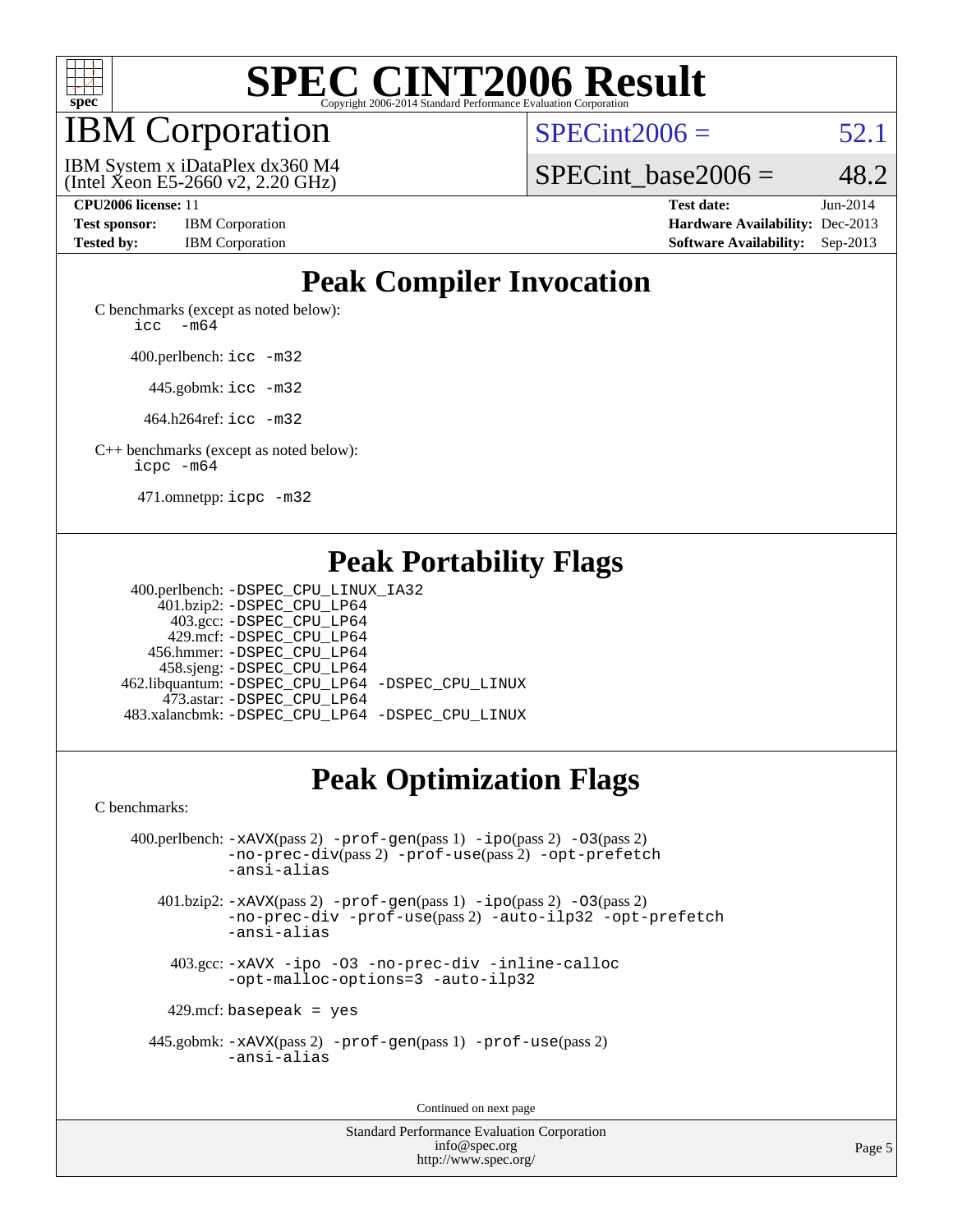

IBM Corporation

 $SPECint2006 = 52.1$  $SPECint2006 = 52.1$ 

(Intel Xeon E5-2660 v2, 2.20 GHz) IBM System x iDataPlex dx360 M4

SPECint base2006 =  $48.2$ 

| <b>Test sponsor:</b> | <b>IBM</b> Corporation |
|----------------------|------------------------|
| <b>Tested by:</b>    | <b>IBM</b> Corporation |

**[CPU2006 license:](http://www.spec.org/auto/cpu2006/Docs/result-fields.html#CPU2006license)** 11 **[Test date:](http://www.spec.org/auto/cpu2006/Docs/result-fields.html#Testdate)** Jun-2014 **[Hardware Availability:](http://www.spec.org/auto/cpu2006/Docs/result-fields.html#HardwareAvailability)** Dec-2013 **[Software Availability:](http://www.spec.org/auto/cpu2006/Docs/result-fields.html#SoftwareAvailability)** Sep-2013

### **[Peak Optimization Flags \(Continued\)](http://www.spec.org/auto/cpu2006/Docs/result-fields.html#PeakOptimizationFlags)**

456.hmmer: basepeak = yes

 458.sjeng: [-xAVX](http://www.spec.org/cpu2006/results/res2014q3/cpu2006-20140617-29943.flags.html#user_peakPASS2_CFLAGSPASS2_LDCFLAGS458_sjeng_f-xAVX)(pass 2) [-prof-gen](http://www.spec.org/cpu2006/results/res2014q3/cpu2006-20140617-29943.flags.html#user_peakPASS1_CFLAGSPASS1_LDCFLAGS458_sjeng_prof_gen_e43856698f6ca7b7e442dfd80e94a8fc)(pass 1) [-ipo](http://www.spec.org/cpu2006/results/res2014q3/cpu2006-20140617-29943.flags.html#user_peakPASS2_CFLAGSPASS2_LDCFLAGS458_sjeng_f-ipo)(pass 2) [-O3](http://www.spec.org/cpu2006/results/res2014q3/cpu2006-20140617-29943.flags.html#user_peakPASS2_CFLAGSPASS2_LDCFLAGS458_sjeng_f-O3)(pass 2) [-no-prec-div](http://www.spec.org/cpu2006/results/res2014q3/cpu2006-20140617-29943.flags.html#user_peakPASS2_CFLAGSPASS2_LDCFLAGS458_sjeng_f-no-prec-div)(pass 2) [-prof-use](http://www.spec.org/cpu2006/results/res2014q3/cpu2006-20140617-29943.flags.html#user_peakPASS2_CFLAGSPASS2_LDCFLAGS458_sjeng_prof_use_bccf7792157ff70d64e32fe3e1250b55)(pass 2) [-unroll4](http://www.spec.org/cpu2006/results/res2014q3/cpu2006-20140617-29943.flags.html#user_peakCOPTIMIZE458_sjeng_f-unroll_4e5e4ed65b7fd20bdcd365bec371b81f)

 $462$ .libquantum: basepeak = yes

 464.h264ref: [-xAVX](http://www.spec.org/cpu2006/results/res2014q3/cpu2006-20140617-29943.flags.html#user_peakPASS2_CFLAGSPASS2_LDCFLAGS464_h264ref_f-xAVX)(pass 2) [-prof-gen](http://www.spec.org/cpu2006/results/res2014q3/cpu2006-20140617-29943.flags.html#user_peakPASS1_CFLAGSPASS1_LDCFLAGS464_h264ref_prof_gen_e43856698f6ca7b7e442dfd80e94a8fc)(pass 1) [-ipo](http://www.spec.org/cpu2006/results/res2014q3/cpu2006-20140617-29943.flags.html#user_peakPASS2_CFLAGSPASS2_LDCFLAGS464_h264ref_f-ipo)(pass 2) [-O3](http://www.spec.org/cpu2006/results/res2014q3/cpu2006-20140617-29943.flags.html#user_peakPASS2_CFLAGSPASS2_LDCFLAGS464_h264ref_f-O3)(pass 2) [-no-prec-div](http://www.spec.org/cpu2006/results/res2014q3/cpu2006-20140617-29943.flags.html#user_peakPASS2_CFLAGSPASS2_LDCFLAGS464_h264ref_f-no-prec-div)(pass 2) [-prof-use](http://www.spec.org/cpu2006/results/res2014q3/cpu2006-20140617-29943.flags.html#user_peakPASS2_CFLAGSPASS2_LDCFLAGS464_h264ref_prof_use_bccf7792157ff70d64e32fe3e1250b55)(pass 2) [-unroll2](http://www.spec.org/cpu2006/results/res2014q3/cpu2006-20140617-29943.flags.html#user_peakCOPTIMIZE464_h264ref_f-unroll_784dae83bebfb236979b41d2422d7ec2) [-ansi-alias](http://www.spec.org/cpu2006/results/res2014q3/cpu2006-20140617-29943.flags.html#user_peakCOPTIMIZE464_h264ref_f-ansi-alias)

[C++ benchmarks:](http://www.spec.org/auto/cpu2006/Docs/result-fields.html#CXXbenchmarks)

 471.omnetpp: [-xAVX](http://www.spec.org/cpu2006/results/res2014q3/cpu2006-20140617-29943.flags.html#user_peakPASS2_CXXFLAGSPASS2_LDCXXFLAGS471_omnetpp_f-xAVX)(pass 2) [-prof-gen](http://www.spec.org/cpu2006/results/res2014q3/cpu2006-20140617-29943.flags.html#user_peakPASS1_CXXFLAGSPASS1_LDCXXFLAGS471_omnetpp_prof_gen_e43856698f6ca7b7e442dfd80e94a8fc)(pass 1) [-ipo](http://www.spec.org/cpu2006/results/res2014q3/cpu2006-20140617-29943.flags.html#user_peakPASS2_CXXFLAGSPASS2_LDCXXFLAGS471_omnetpp_f-ipo)(pass 2) [-O3](http://www.spec.org/cpu2006/results/res2014q3/cpu2006-20140617-29943.flags.html#user_peakPASS2_CXXFLAGSPASS2_LDCXXFLAGS471_omnetpp_f-O3)(pass 2) [-no-prec-div](http://www.spec.org/cpu2006/results/res2014q3/cpu2006-20140617-29943.flags.html#user_peakPASS2_CXXFLAGSPASS2_LDCXXFLAGS471_omnetpp_f-no-prec-div)(pass 2) [-prof-use](http://www.spec.org/cpu2006/results/res2014q3/cpu2006-20140617-29943.flags.html#user_peakPASS2_CXXFLAGSPASS2_LDCXXFLAGS471_omnetpp_prof_use_bccf7792157ff70d64e32fe3e1250b55)(pass 2) [-opt-ra-region-strategy=block](http://www.spec.org/cpu2006/results/res2014q3/cpu2006-20140617-29943.flags.html#user_peakCXXOPTIMIZE471_omnetpp_f-opt-ra-region-strategy_5382940c29ea30302d682fc74bfe0147) [-ansi-alias](http://www.spec.org/cpu2006/results/res2014q3/cpu2006-20140617-29943.flags.html#user_peakCXXOPTIMIZE471_omnetpp_f-ansi-alias) [-Wl,-z,muldefs](http://www.spec.org/cpu2006/results/res2014q3/cpu2006-20140617-29943.flags.html#user_peakEXTRA_LDFLAGS471_omnetpp_link_force_multiple1_74079c344b956b9658436fd1b6dd3a8a) [-L/sh -lsmartheap](http://www.spec.org/cpu2006/results/res2014q3/cpu2006-20140617-29943.flags.html#user_peakEXTRA_LIBS471_omnetpp_SmartHeap_32f6c82aa1ed9c52345d30cf6e4a0499)

 473.astar: [-xAVX](http://www.spec.org/cpu2006/results/res2014q3/cpu2006-20140617-29943.flags.html#user_peakCXXOPTIMIZE473_astar_f-xAVX) [-ipo](http://www.spec.org/cpu2006/results/res2014q3/cpu2006-20140617-29943.flags.html#user_peakCXXOPTIMIZE473_astar_f-ipo) [-O3](http://www.spec.org/cpu2006/results/res2014q3/cpu2006-20140617-29943.flags.html#user_peakCXXOPTIMIZE473_astar_f-O3) [-no-prec-div](http://www.spec.org/cpu2006/results/res2014q3/cpu2006-20140617-29943.flags.html#user_peakCXXOPTIMIZE473_astar_f-no-prec-div) [-opt-prefetch](http://www.spec.org/cpu2006/results/res2014q3/cpu2006-20140617-29943.flags.html#user_peakCXXOPTIMIZE473_astar_f-opt-prefetch) [-auto-p32](http://www.spec.org/cpu2006/results/res2014q3/cpu2006-20140617-29943.flags.html#user_peakCXXOPTIMIZE473_astar_f-auto-p32) [-Wl,-z,muldefs](http://www.spec.org/cpu2006/results/res2014q3/cpu2006-20140617-29943.flags.html#user_peakEXTRA_LDFLAGS473_astar_link_force_multiple1_74079c344b956b9658436fd1b6dd3a8a) [-L/sh -lsmartheap64](http://www.spec.org/cpu2006/results/res2014q3/cpu2006-20140617-29943.flags.html#user_peakEXTRA_LIBS473_astar_SmartHeap64_ed4ef857ce90951921efb0d91eb88472)

 $483.xalanchmk: basepeak = yes$ 

### **[Peak Other Flags](http://www.spec.org/auto/cpu2006/Docs/result-fields.html#PeakOtherFlags)**

[C benchmarks](http://www.spec.org/auto/cpu2006/Docs/result-fields.html#Cbenchmarks):

403.gcc: [-Dalloca=\\_alloca](http://www.spec.org/cpu2006/results/res2014q3/cpu2006-20140617-29943.flags.html#b403.gcc_peakEXTRA_CFLAGS_Dalloca_be3056838c12de2578596ca5467af7f3)

The flags files that were used to format this result can be browsed at <http://www.spec.org/cpu2006/flags/Intel-ic14.0-official-linux64.20140128.html> <http://www.spec.org/cpu2006/flags/IBM-Platform-Flags-V1.2-IVB-B.html>

You can also download the XML flags sources by saving the following links: <http://www.spec.org/cpu2006/flags/Intel-ic14.0-official-linux64.20140128.xml> <http://www.spec.org/cpu2006/flags/IBM-Platform-Flags-V1.2-IVB-B.xml>